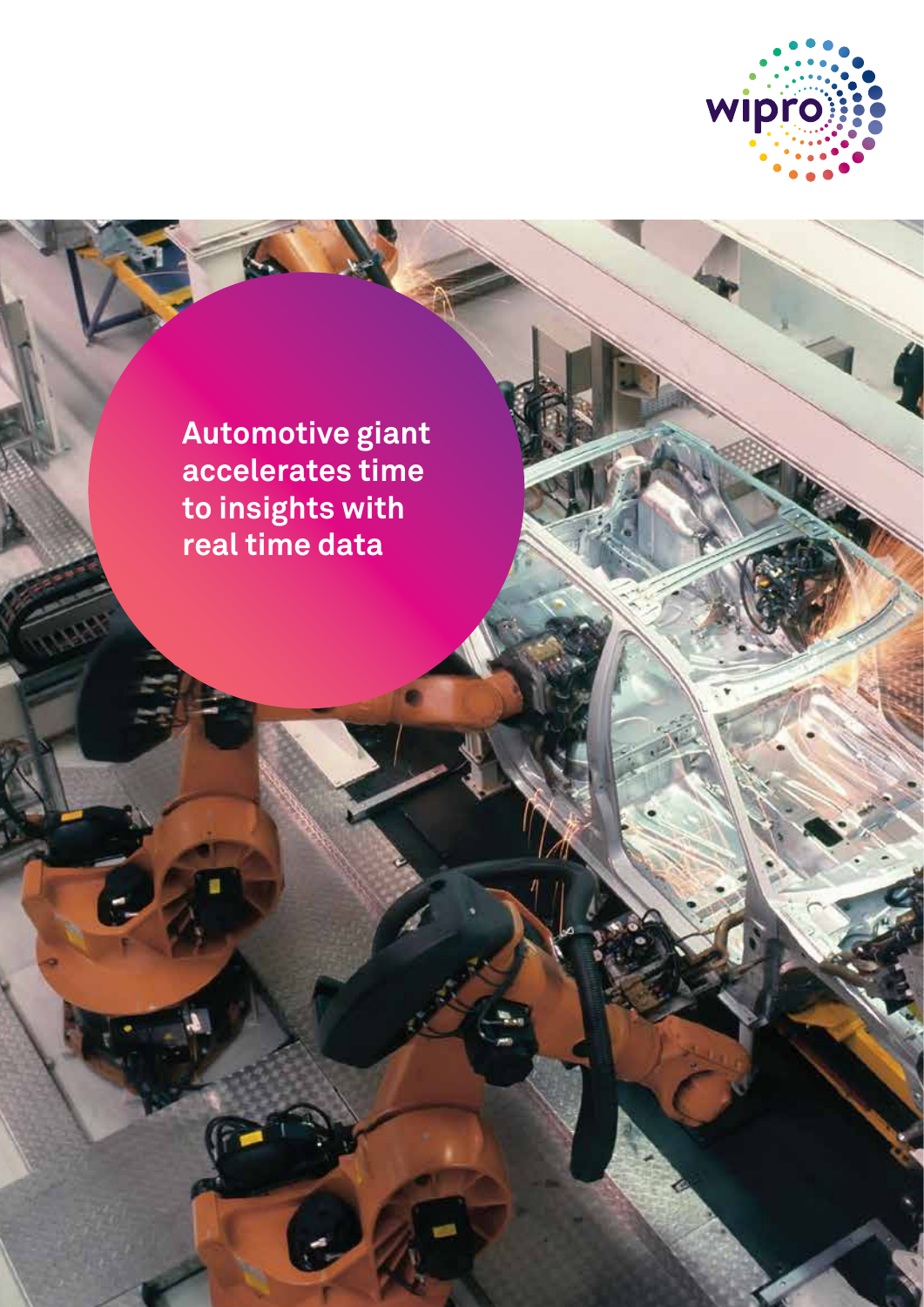## **Client background**

**Client:** Multinational automotive corporation based in Europe **Industry:** Automotive **Products/Services:** Automobiles

**Areas of operations:** Worldwide

**Data virtualization solution addresses complex business requirements such as reliability analysis, condition monitoring and next best offer**

# **Challenges**

The client's business data was stored in multiple ERP systems, legacy COTS (commercial off-the-shelf) PLM (product lifecycle management) systems and IoT systems, which were spread across different geographies.

The client was not able to integrate data from different source systems to provide real time data to business users. Huge manual efforts were required to get the data. The business teams had to wait for one business day to work on these data and perform reliability analysis or prepare machine fact sheets (codes to know if any machine part is working/alive).

Business users needed consolidated data from various ERP instances to enable supplier and CRM (Customer relationship management) analytics.

### **Solution**

Wipro implemented a data virtualization solution integrating complex legacy COTS PLM systems, ERP Systems, IoT and analytics data sources to enable various supplier and CRM analytics use cases for the client.

Solution highlights:

- Implemented 3-tier architecture including a physical layer of source systems, a logical layer for integrated view of data, and a consumption layer to provide data to specific business groups within the organization
- Implemented a data virtualization solution to provide end users with direct access to the data with no intervention of IT staff
- Enabled real time access to transactional data, such that it is available for further analytics as and when it is available in source systems
- Rolled out various supplier and CRM analytics use cases such as reliability analysis, conditional monitoring and next best offer
- Increased data visibility to user community including marketing, finance, legal and other business groups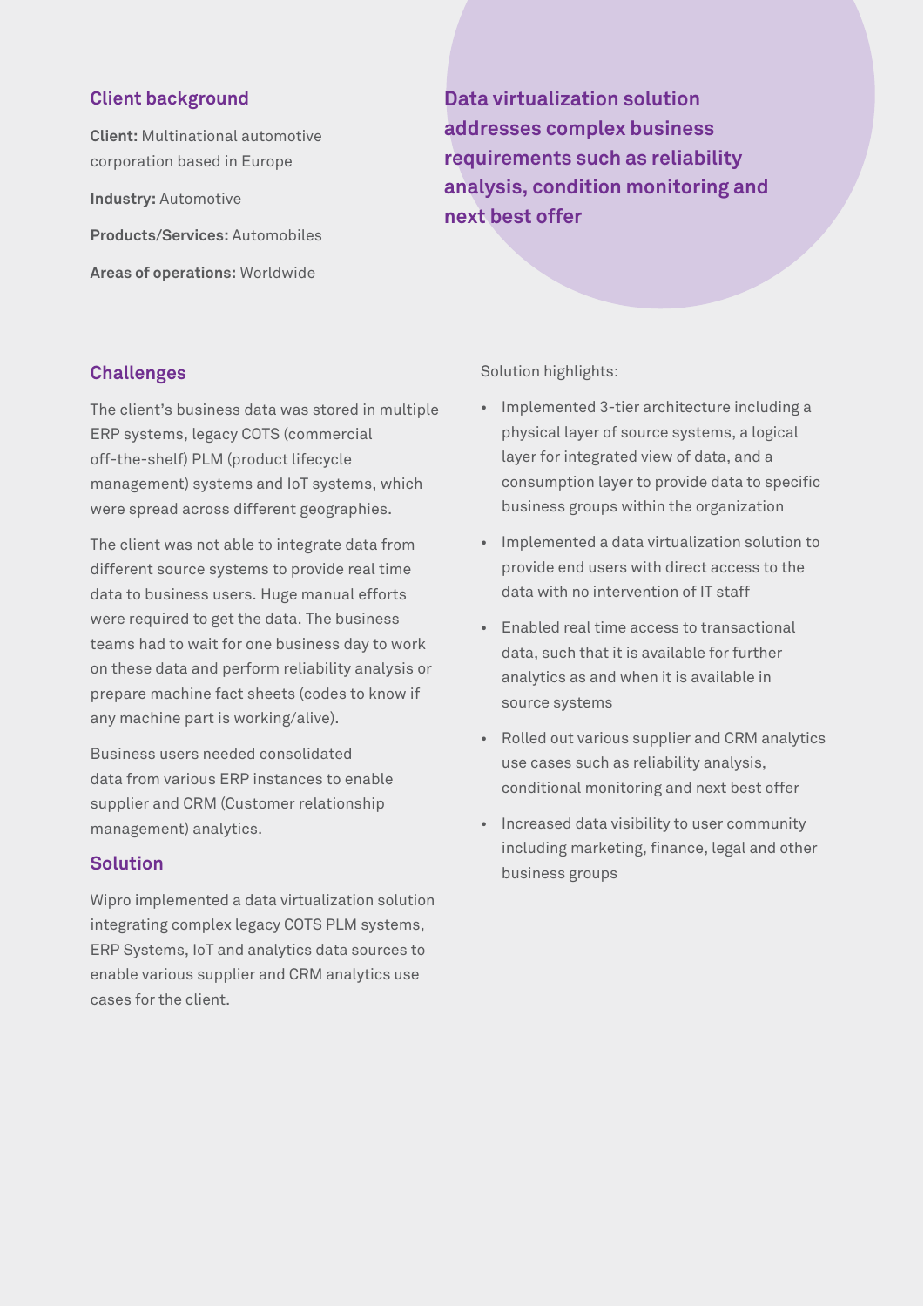### **Business impact**

Implementation of the data virtualization solution reduced the data-access time from 24 hours to a minute. The solution further led to these benefits for the client:



Reduction in dependency on IT teams to serve data to the consumption layer. This resulted in 4 to 5 FTE savings per month



 40 percent cost saving while performing reliability analysis and conditional monitoring. These savings were realized by reducing the human resources employed to perform the data query, as business users now had direct access to data



 Big cut in IT costs as business users were empowered with self-service capabilities through web user interface



 40 percent decrease in query execution time due to implementation of various data optimization techniques



This was a large data virtualization implementation on AWS cloud in terms of scale and size. Business users were empowered with real time data from heterogeneous sources and enabled with self-service capabilities, which reduced IT costs significantly.

**Raman Awal**

Global Practice Head - Information Management, Data Analytics & AI, Wipro Limited.